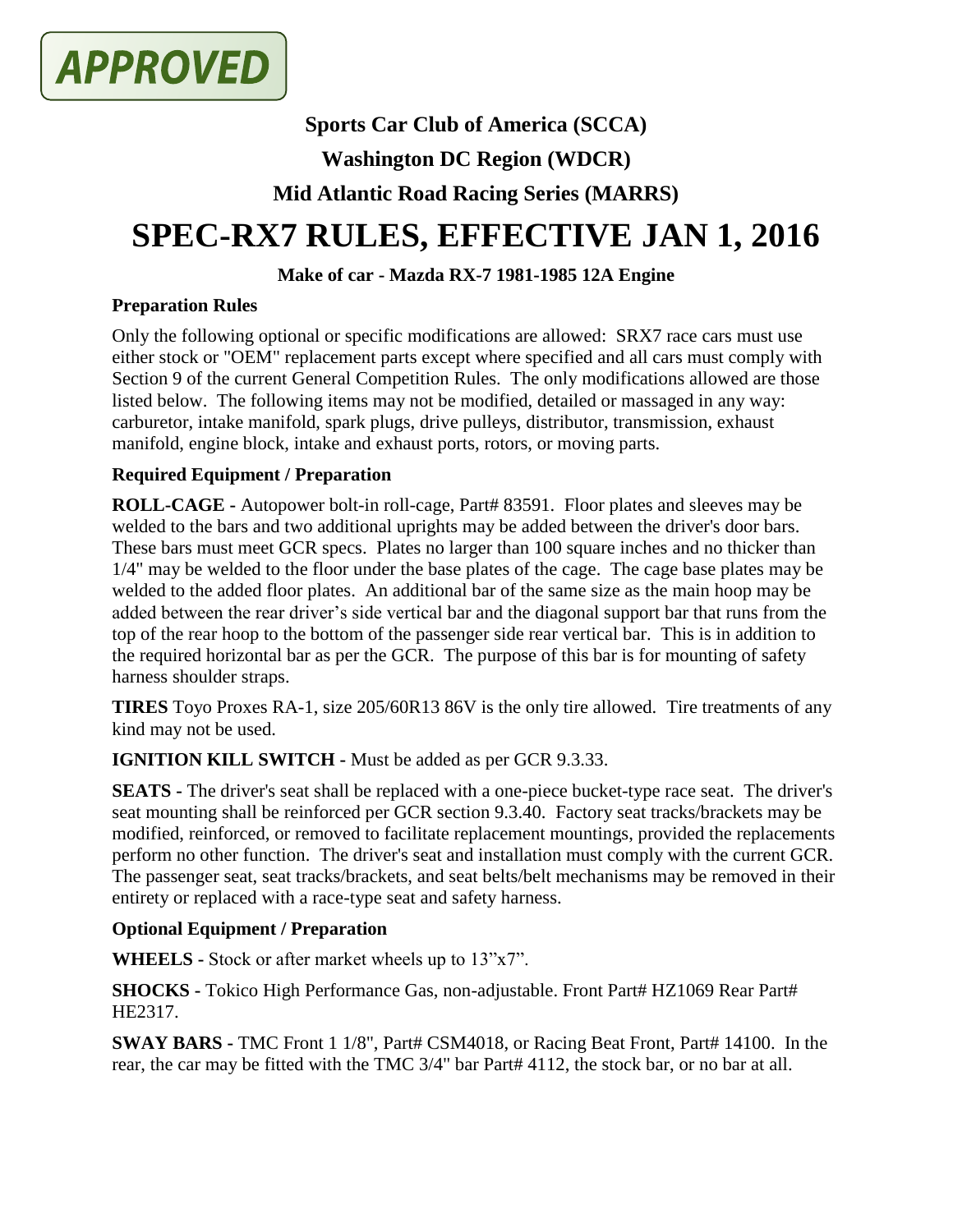**SPRINGS Front & Rear -** TMC "Street/Race" springs. Part# CSM400 or Racing Beat Part#, 14018 (front) and 14019 (rear).

**AIR FILTER AND HOUSING** - K&N Part # E-2700 air cleaner element may be substituted for the stock type. The plastic flapper valve assembly within the air filter snorkel and the plastic snorkel may be removed. The openings created by the removal of the flapper valve assembly must be sealed from the exterior of the housing.

**FRONT CONTROL ARM BUSHING -** Suspension Techniques part# 11-3101.

**FRONT STRUT ROD BUSHING** - Suspension Techniques part# 11-7101.

**STEERING WHEEL –** Steering wheel locks must be disabled per GCR 9.3.41. Any GCRcompliant steering wheel and quick release kit may be used.

**INSTRUMENTATION -** The stock instrumentation must be retained but any instrumentation may be added.

**MOTOR AND TRANSMISSION MOUNTS –** Motor and transmission mounts must be stock or OE replacement. MAZDASPEED Motorsports Motor Mounts (part# 4352-39-040) and MAZDASPEED Motorsports Transmission Mount (part# 4352-39-340) may be used in place of stock or OE.

**HEATER CORE -** Heater core may be bypassed by plugging heater hose lines or fittings.

**WINDSHIELD WASHER RESERVOIR**: The windshield washer reservoir can be removed.

## **GENERAL SPECIFICATIONS:**

**MINIMUM GROUND CLEARANCE -** 5 inches, to be measured at the lowest point of the rocker panel, but not to include welded seams.

**MINIMUM WEIGHT -** 2530 pounds with driver. Ballast may be added but it must be securely fastened to the floor in the passenger seat compartment or in the passenger foot well.

**MAXIMUM FRONT CAMBER** – Maximum negative camber of one and one-quarter (1-1/4) degrees.

**MAXIMUM TIRE TRACK -** Tire tread cannot protrude beyond the fender opening when viewed from the top perpendicular to the ground.

## **ADDITIONAL RULES FOR SPEC RX-7 RACE CARS**

**1. INTERIOR -** No gutting is permitted. The radio/stereo, speakers, carpeting*,* padding over the rear wheels, the rear storage boxes, and storage box frames may be removed. Center console may be removed. Headliner may be removed. All other interior items must remain in place. Door panels may be modified for roll cage clearance, but not removed. Air vents in the dashboard may be modified or removed for roll bar clearance. The dashboard may be modified to permit mounting of a right side head net to the firewall. Interior rear view mirror may be removed and replaced with an after market mirror of any type. Shifter handles only may be replaced with an after market handle. Brake, clutch, and gas pedal non-slip covers may be added, stock rubber pads only may be removed.

**2. EXTERIOR -** Any paint scheme or markings meeting GCR section 9 specifications are permitted. Mirrors are free but must use the stock location. Fenders and wheel openings shall remain unmodified. It is permitted to roll under or flatten any interior lip on the wheel opening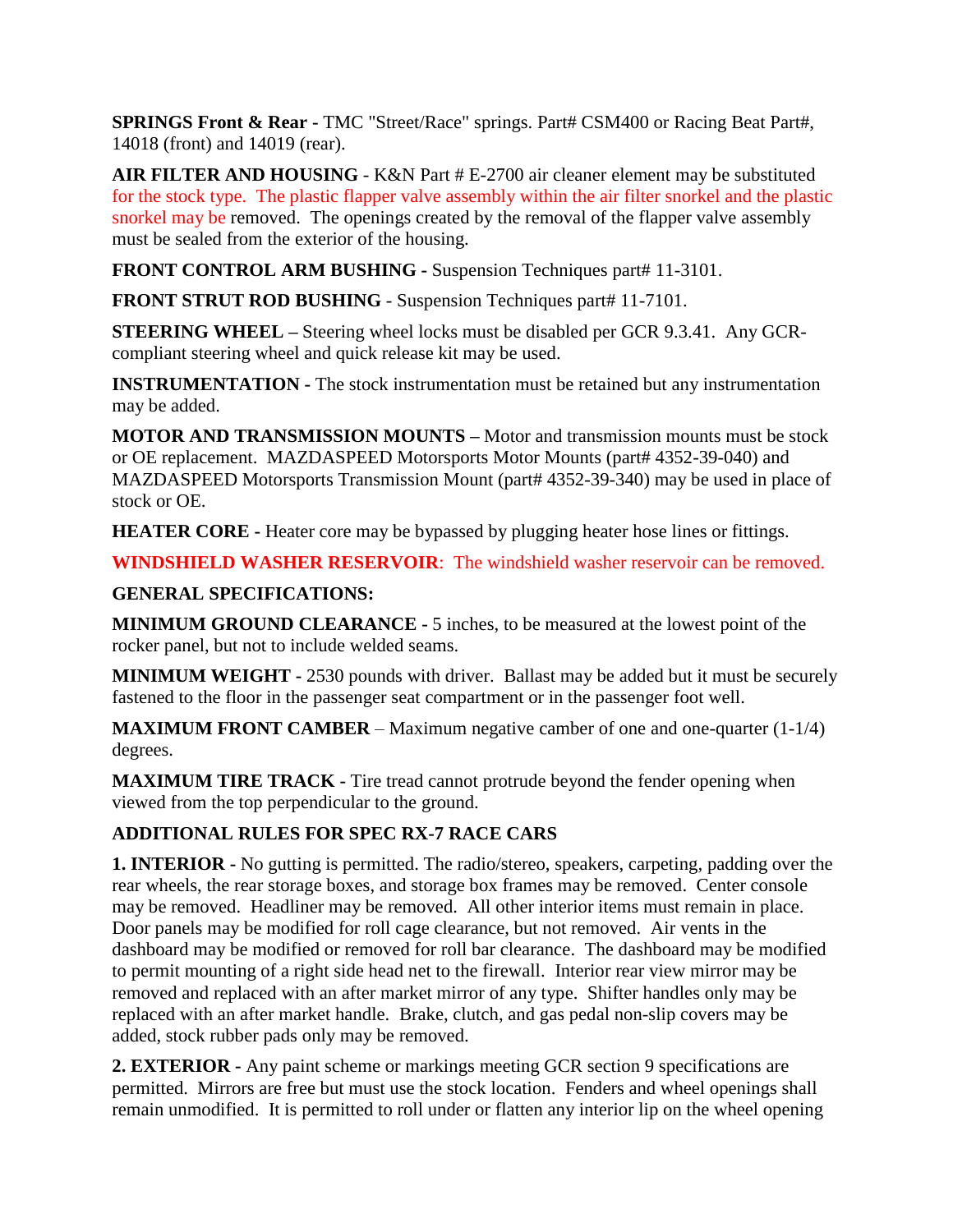for tire clearance. Emblems and side moldings may be removed. Hood pins and windshield clips may be added. The radio antenna may be removed.

**3. ENGINE -** Any spark plug wire, engine and drive train lubricants may be used. Only Mazda recommended spark plugs may be used. Spark plugs must be listed in an official 1981 - 1985 Mazda workshop manual to be approved. Standard factory or OEM crush washer must be used with all spark plugs. Ignition coils may be replaced with any coil that will fit in the stock location. Any radiator may be used, provided it can be mounted in the original location and requires no body or structure modifications. The stock fan and fan clutch may be removed or modified. A single electric fan may be used for radiator cooling if the stock fan is removed. The electric fan assembly (including fan and shroud) must not exceed the dimensions of the radiator.

The stock fan shroud may be removed. 1983 and later RX-7s may use the earlier oil coolers. Any oil cooler of the same dimensions as the stock cooler or smaller may be used. Screens of one-fourth (1/4) inch minimum mesh may be mounted in front of the radiator and/or oil cooler and contained within the bodywork.

The air inlet to the radiator may be sealed with caulk or tape. Stainless steel lines may be used for oil and fuel lines. Engine timing is free. Air conditioning and cruise control components may be removed. The cold start system may be removed. The factory hot start system must remain in place and functional. Any automotive-type 12-Volt battery that fits in the stock location may be used. The minimum weight of the battery when wet and fully functional is 23 lbs, not including cables and connectors. The minimum dimensions for the battery are 6.5 inches height X 5 inches width X 7 inches length. The factory battery perch must remain unmodified except for the addition of bracket attachment points. Any bracket may be used to secure the battery.

**4. EXHAUST -** The stock exhaust manifold must be used and must remain unmodified. Exhaust after the manifold is free but must exit behind driver and meet sound requirements. Stock preconverters may be removed or hollowed out or removed. The catalytic converter may be removed. Exhaust heat shields may be removed.

**5. DRIVETRAIN -** Clutches are free provided they bolt onto the stock flywheel. Standard models with rear drum brakes may replace the rear end assembly with a GSL rear end with disc brakes and limited slip. The rear end ratio must be the stock 3.90. A locked or welded rear is not permitted. The stock wheel lug bolts may be replaced with studs and nuts.

**6. BRAKES -** Any brake pad is allowed as long as it fits the stock caliper. Braided steel lines may be used. Adjustable brake bias valves may be used. Front brake dust shields may be modified or removed. Air ducts may be fitted to the brakes, provided that they extend in a forward direction only, and that no changes are made in the body/structure for their use.

The plastic panel in front of the wheel may be removed or modified for brake cooling. A single duct of 3" maximum diameter may be routed on each side.

**7. SUSPENSION -** Upper strut mounting holes may be slotted for increased camber. Urethane front control arm and strut rod bushings may be used. The front and rear bump stops may be modified or removed. Front and rear sway-bar bushings including end-links may be replaced with urethane bushings. Spacers may be added to the coil springs for weight balancing. Springs may be cut to adjust ride height. Springs may be attached to the spring perches to prevent